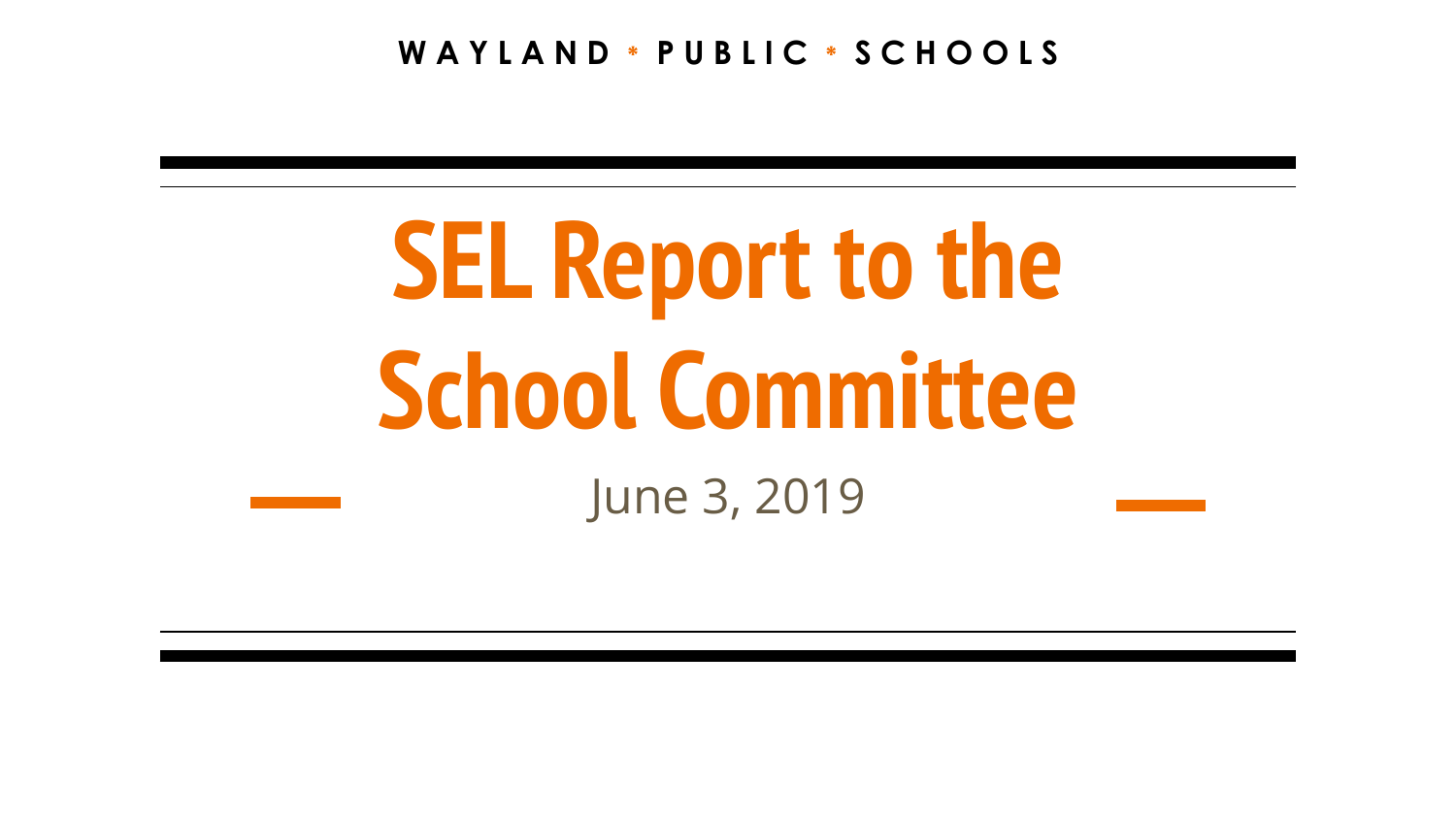## **The SEL report to the school committee:**

- **● Does not provide all the answers or any quick solutions**
- **● Is the start of a lengthy road map to adopt and follow**
- **● Calls for explicit conversations that relate to academics and social emotional behavior**
- **● Recognizes the changing nature of our students and the changing skill sets needed to manage and regulate the world in which they live**
- **● Challenges us to be bold in our approaches and ambitious in our thinking**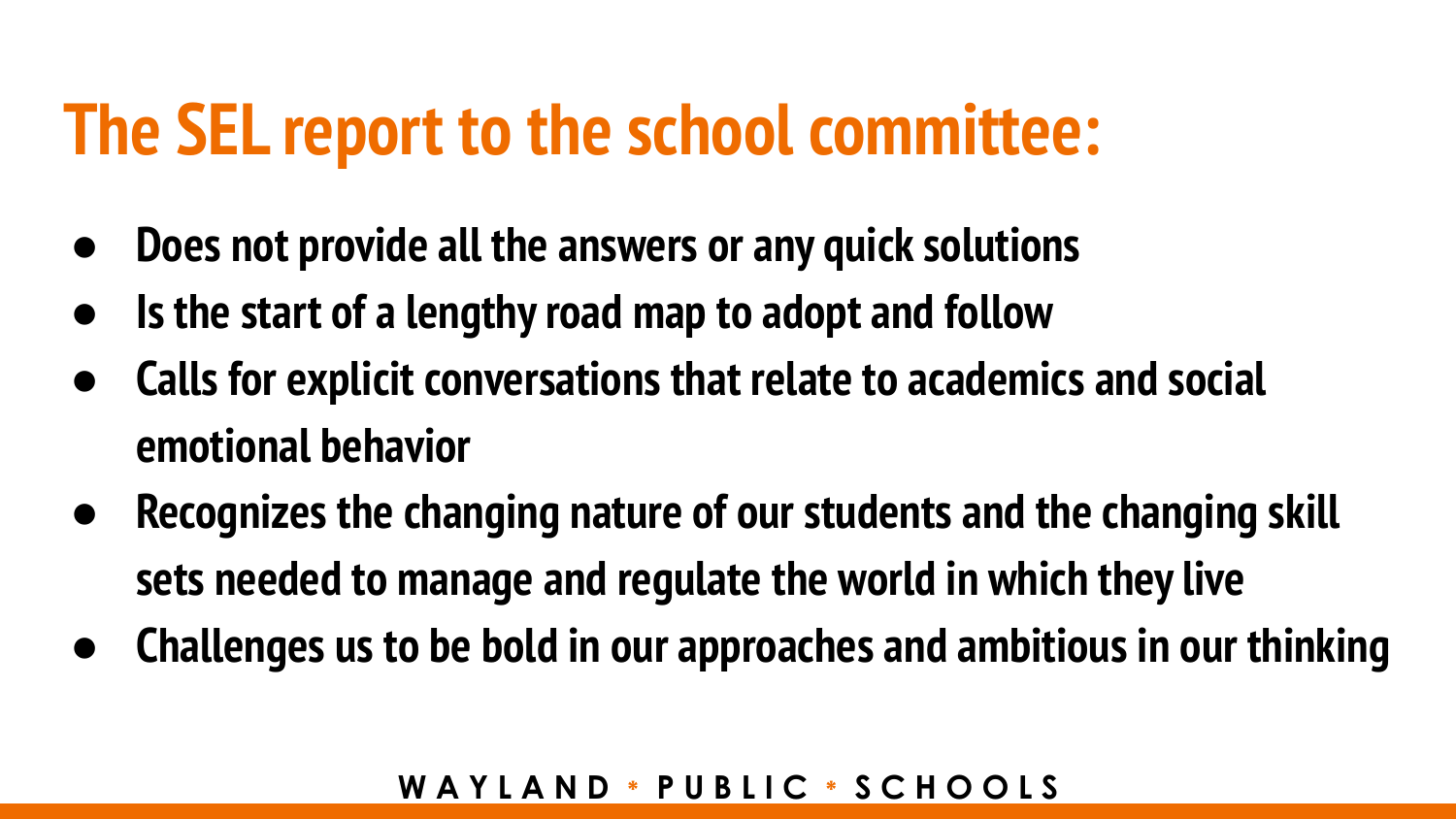## **The SEL year in review:**

- **● All five schools completed building based self assessments**
- **● Faculty surveys were conducted that included input from pre-school, elementary, middle and high school faculty**
- **● The SEL committee held meetings and focused on developing an SEL vision and mission statement**
- **● The SEL parent sub-committee met four times. Parent concerns and ideas are represented in the report**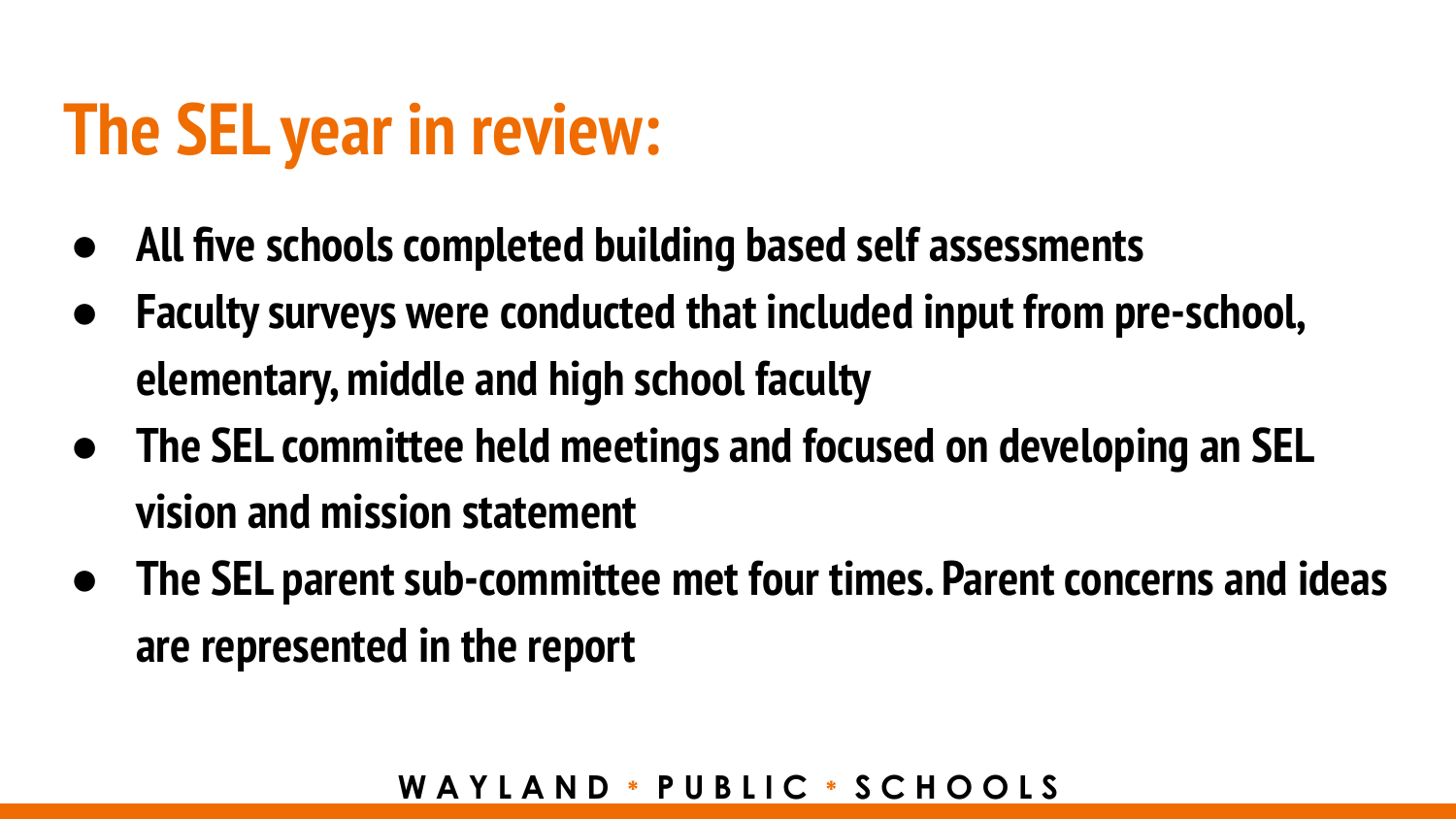## **The Vision Statement**

**With an explicit focus on social emotional learning, we envision a school district and community that supports students in developing a healthy sense of self and social awareness, embracing diversity with empathy and respect for others, making responsible decisions, and effectively engaging with the world as we strive for both justice and joy.**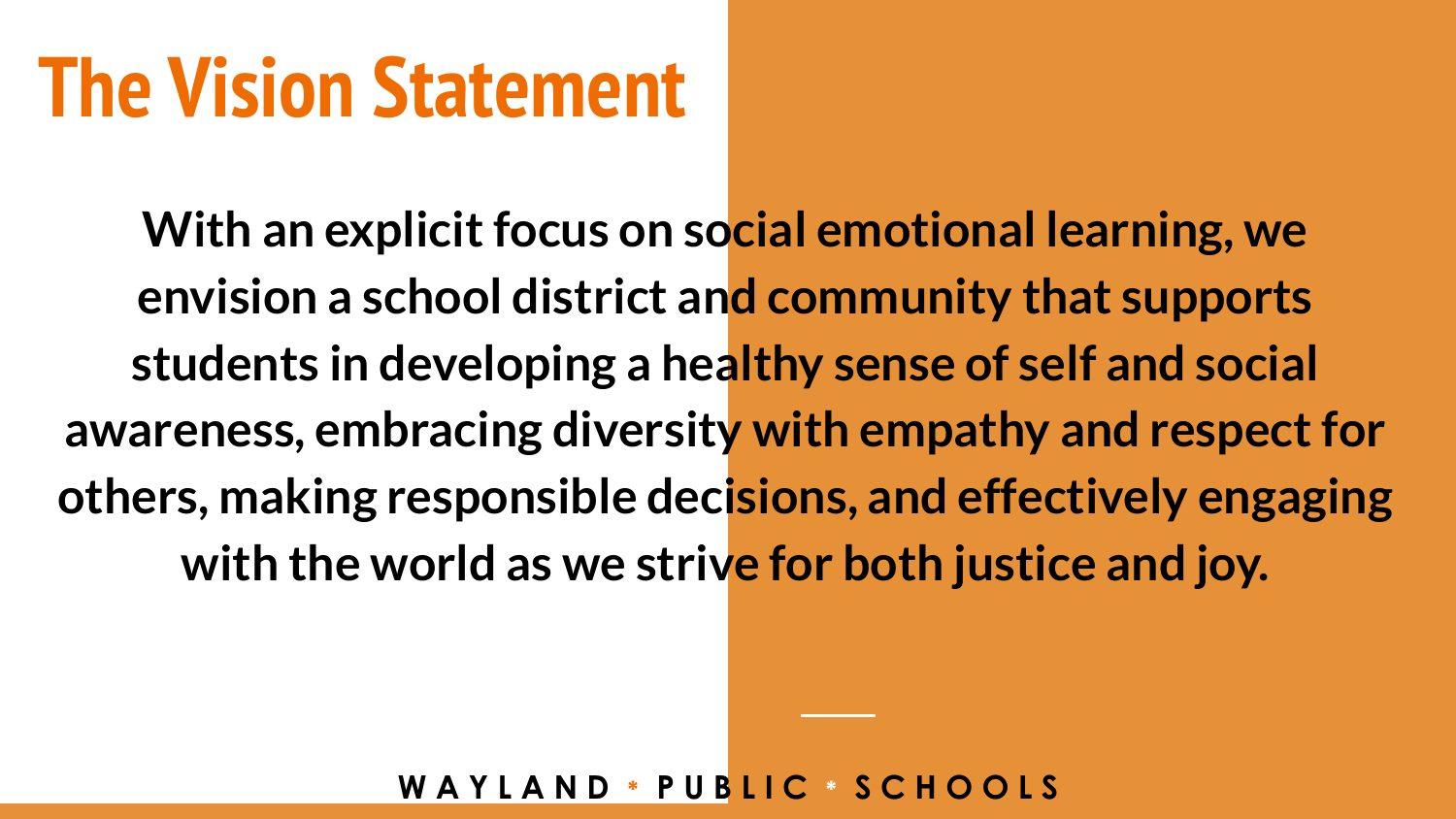## **The Mission Statement**

#### **In our accepting and inclusive community, we want our students to:**

- Recognize and regulate their own emotions
- Make thoughtful and healthy decisions
- Appreciate their importance, feeling connected and safe in a responsive environment
- Become clear, confident and effective communicators
- Demonstrate self-compassion in the face of doubt, negativity and challenge
- Self-advocate and understand how to access help when needed
- Show resilience and persistence in the face of adversity, transition and change
- Embrace the culture and individuality of others
- Respect the perspective of others
- Create, sustain and support healthy relationships with both peers and adults
- Develop effective skills for parting and grieving and supporting others in this process
- Solve conflicts and problems in a creative and cooperative manner
- Demonstrate genuine concern about the welfare of others
- Have hope and confidence in their future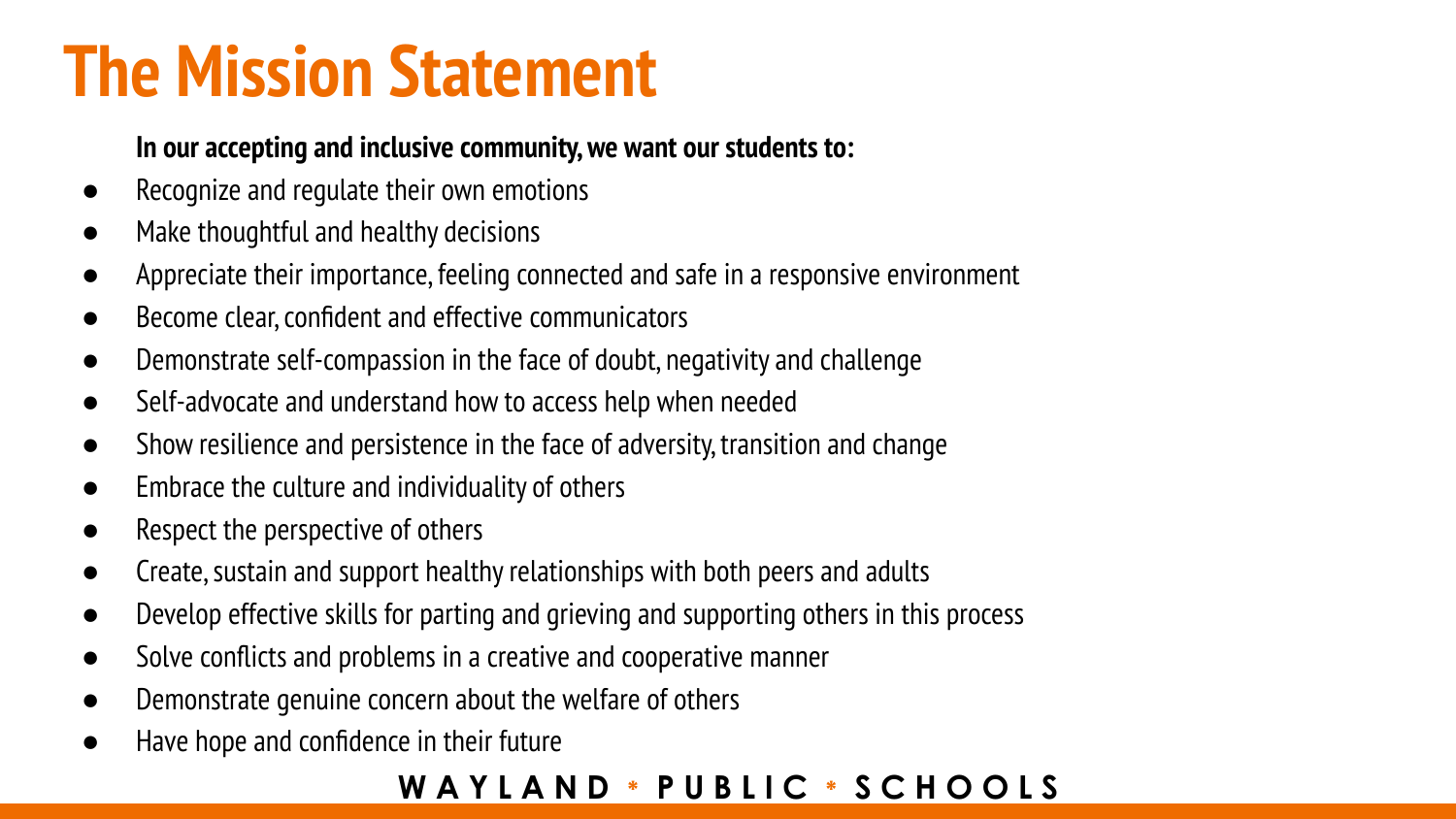**STRESS ANXIETY SOCIAL MEDIA ACADEMIC PRESSURE 24/7 SOCIETY A CULTURE OF IMMEDIACY THE EXPERIENCE OF TRAUMA MENTAL HEALTH CONCERNS**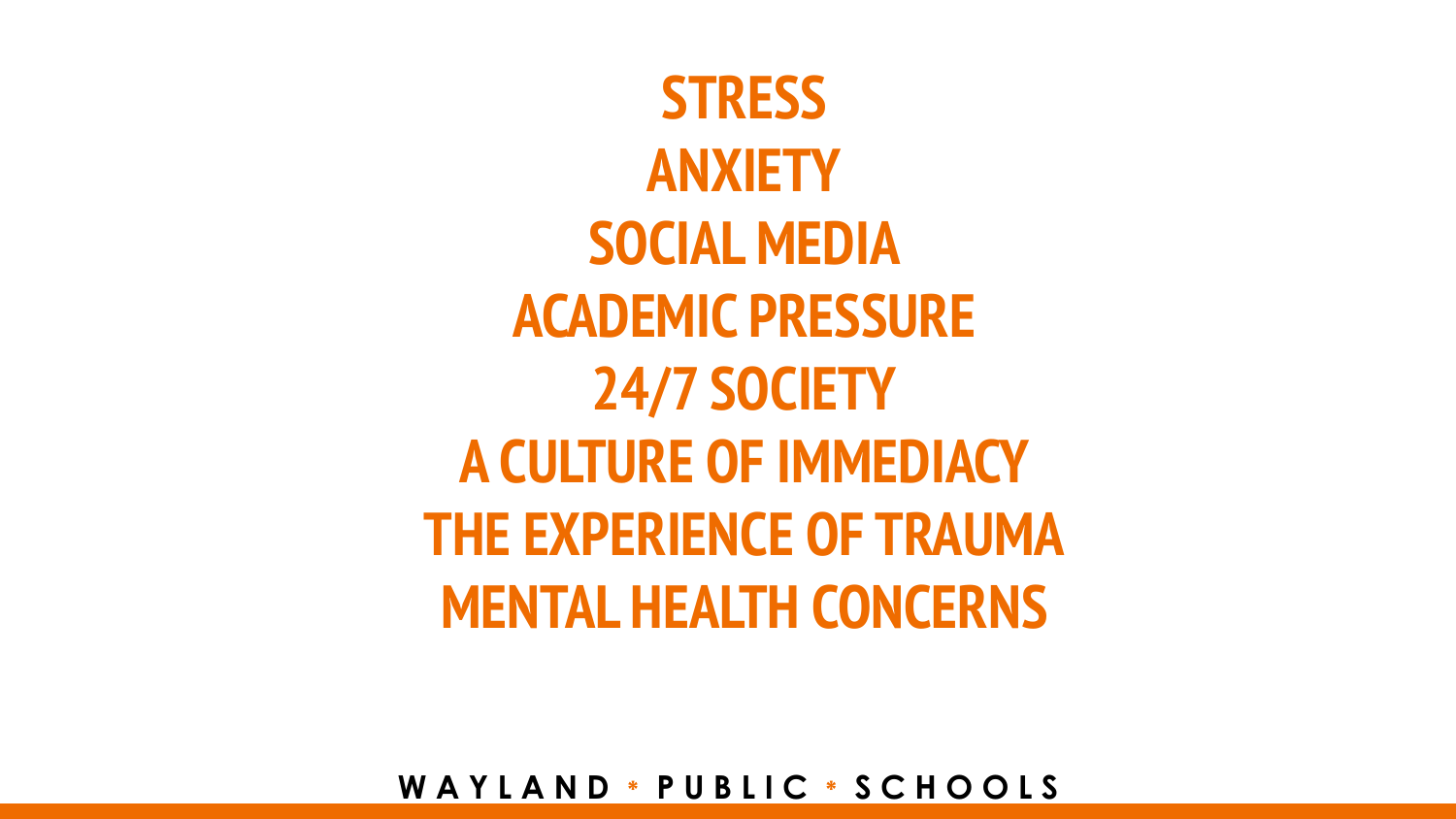### **The Sources of Stress: MetroWest Health Survey**



As reported by middle and high school students in the 2018 MetroWest Adolescent Health Survey.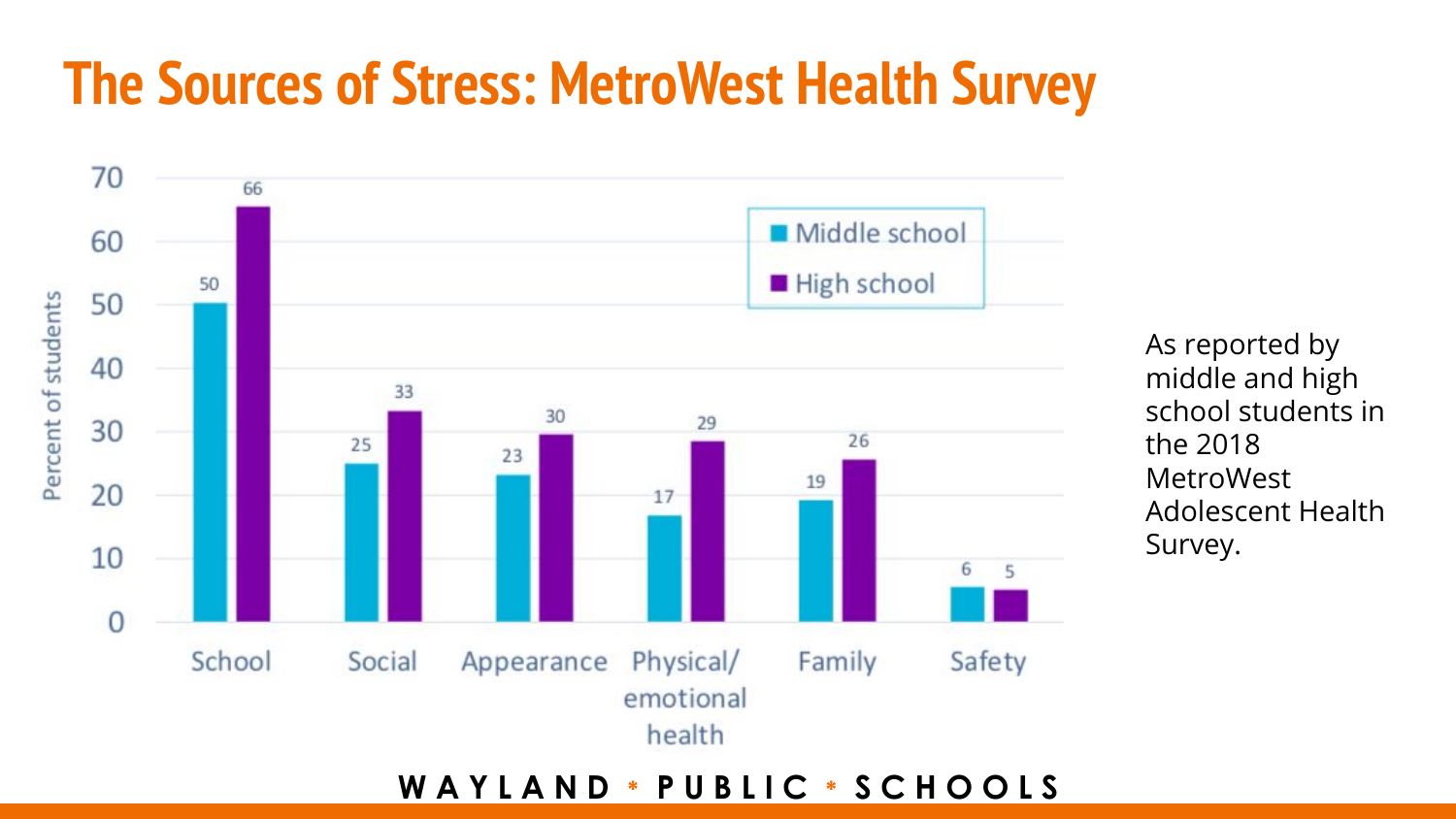### **The Associations of Social Media Time with Stress & Mental Health in Middle School Students: MetroWest Health Survey**



Hours of Social Media Use

**W A Y L A N D \* P U B L I C \* S C H O O L S**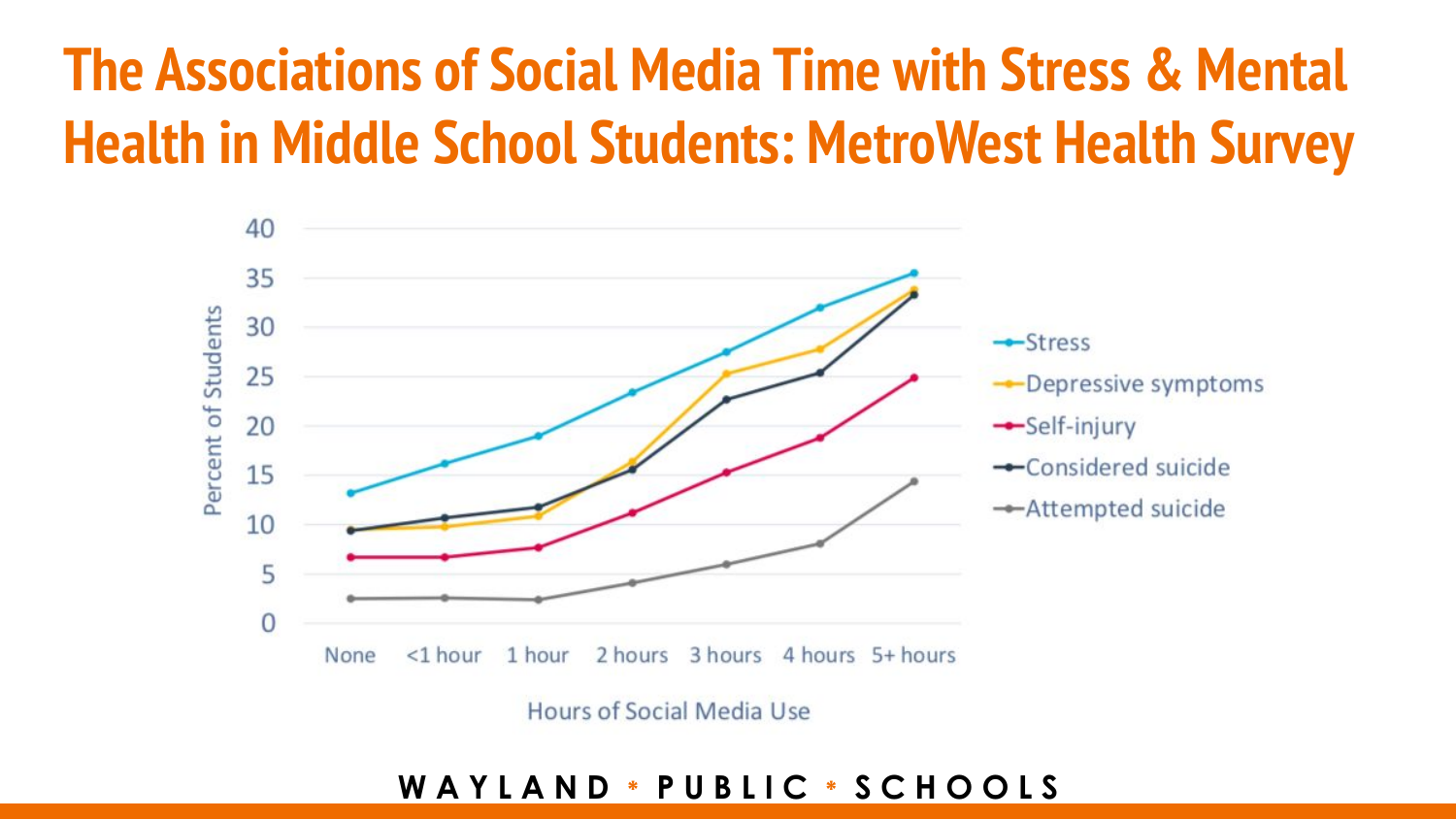### **The use of SEL practices in Wayland Public Schools:**



- There is variability by grade levels
- This is reflective of the changing academic nature as students move up through the grades
- There is a need to level the playing field
- This is self-reported data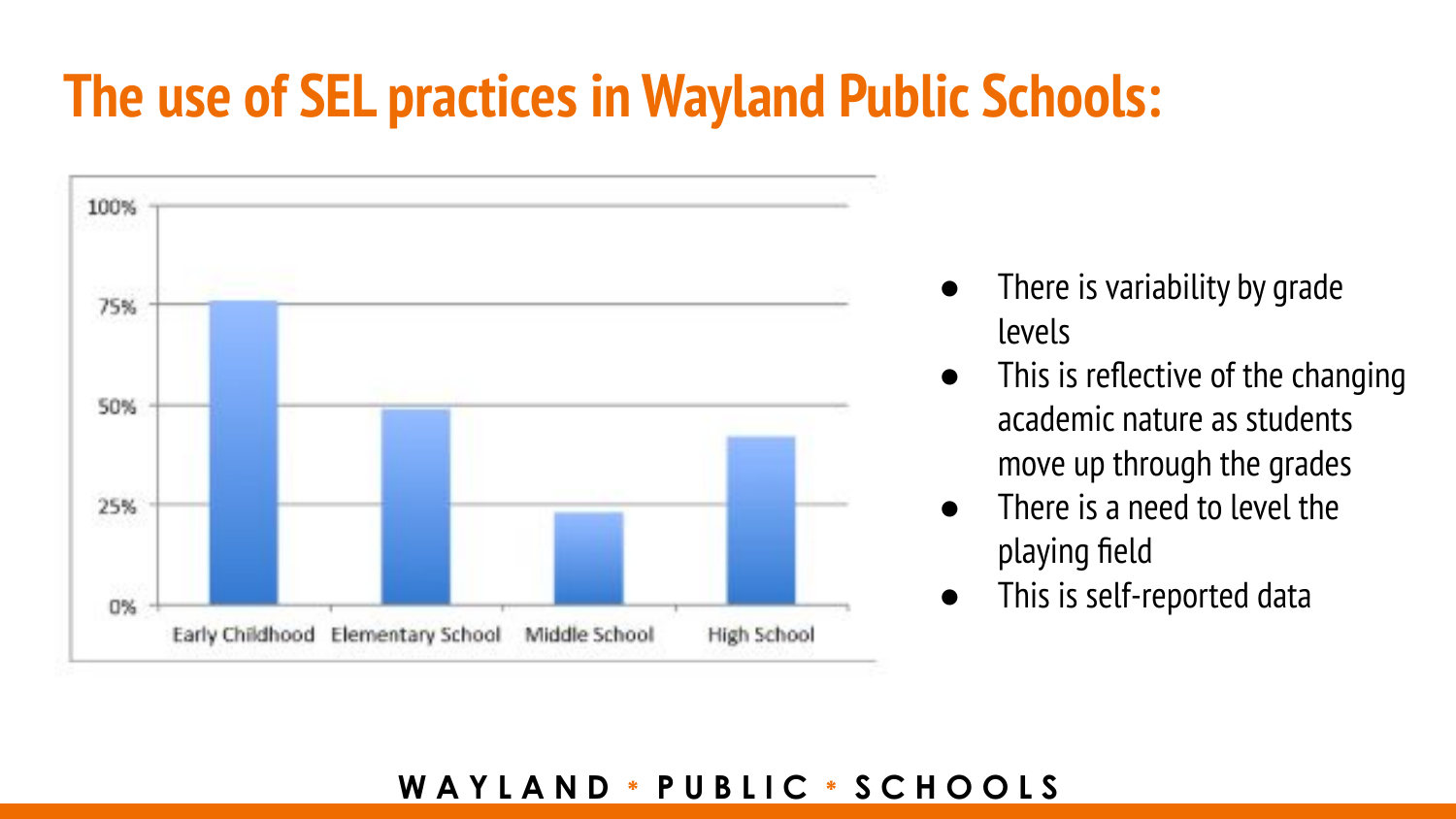## **The 5 CASEL Core Competencies\***

- **● Self-Awareness**
- **● Self-Management**
- **● Social Awareness**
- **● Relationship Skills**
- **● Responsible Decision Making**

**\*Detailed explanation is contained in the report**

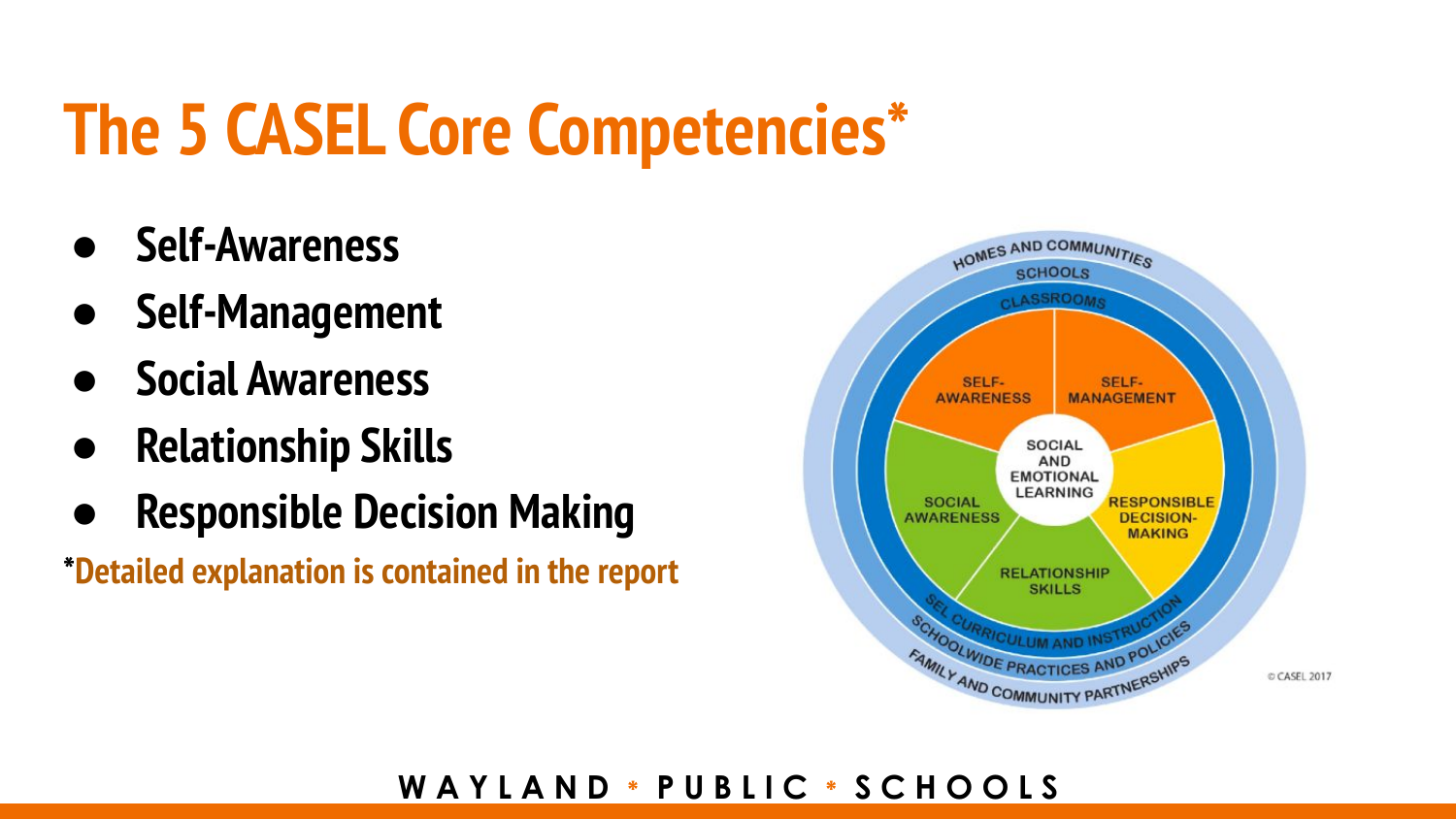## **The 5 CASEL Core Competencies**

- **● CASEL and 'SEL' first emerged in 1994**
- **● 'SEL' addressed the 'missing' piece in education**
- **● In 2015 CASEL published the [Handbook of Social and Emotional](http://www.guilford.com/books/Handbook-of-Social-and-Emotional-Learning/Durlak-Domitrovich-Weissberg-Gullotta/9781462527915) [Learning: Research and Practice](http://www.guilford.com/books/Handbook-of-Social-and-Emotional-Learning/Durlak-Domitrovich-Weissberg-Gullotta/9781462527915)**
- **● In April 2016 the Massachusetts Department of Elementary & Secondary Education (DESE) adopted both the CASEL definition of 'SEL' and the 5 Core Competencies as the standard for the state with this statement:**



**'The Department of Elementary and Secondary Education is committed to preparing all students for success in the world that awaits them after high school. One of our five core strategies to achieve that goal is supporting the social, emotional, and health needs of students and families. As noted in the [Department's Strategic Plan](http://www.doe.mass.edu/research/StrategicPlan.docx) (May 2015), in order to have opportunities to be successful after high school, students need to have healthy social/emotional skills. Furthermore, developing students' social and emotional competencies helps schools create safe learning environments that contribute to academic achievement for all'**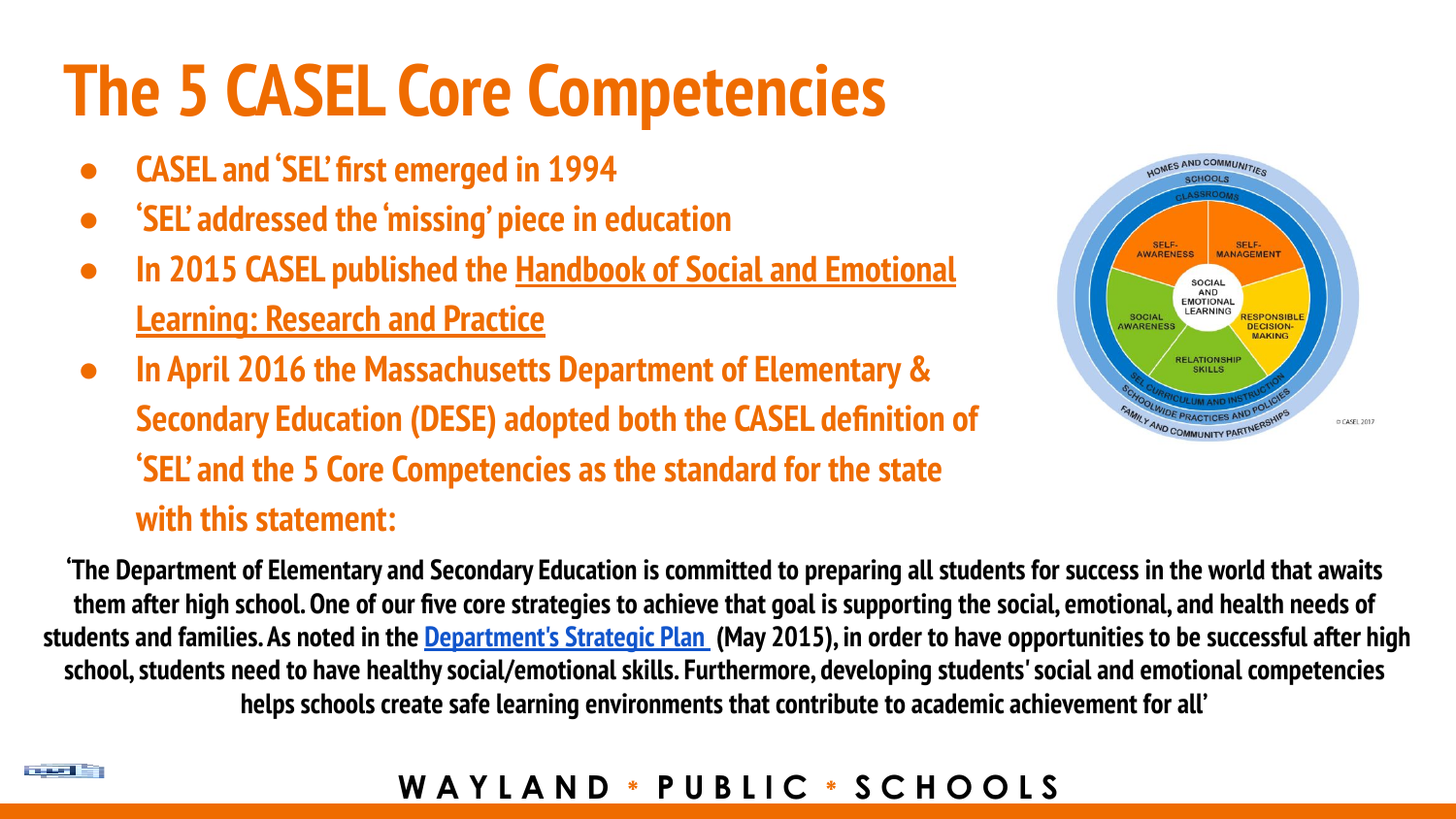## **Implementation of the CASEL Core Competencies**

- **● Universal application across school, home & the community**
- **● Applicable to all grade levels and abilities**
- **● Linked to curriculum development**
- **● Need to be discussed explicitly**
- **● Make them meaningful for our students**



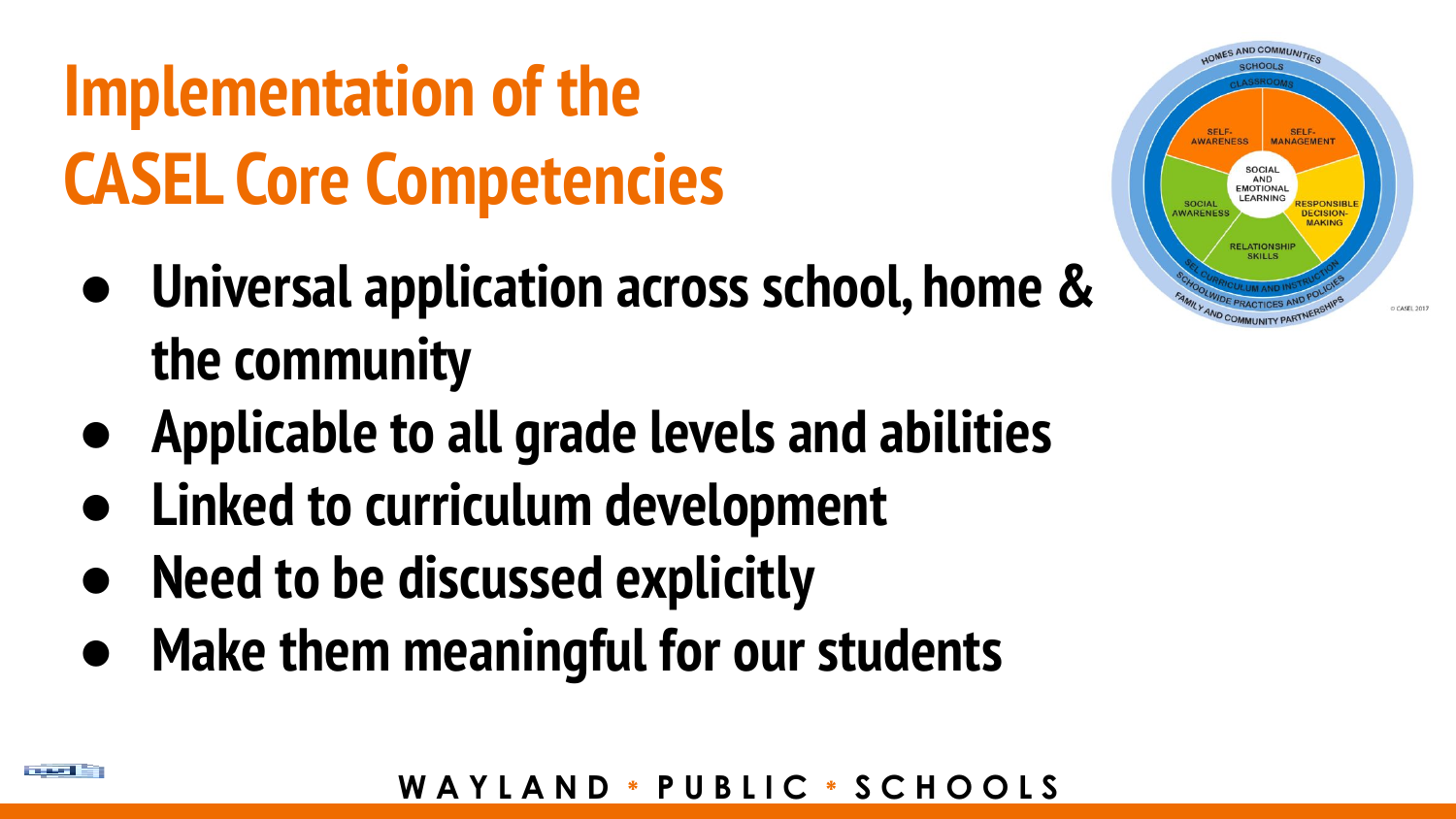## **SEL: The Next Steps**

- **● The Admin Council will review the report**
- **● Our Summer Retreat will focus on the intersection of Academics & SEL, including professional development & coaching for staff**
- **● Schools will select a core competency focus**
- **● A review of SEL curriculum**
- **● Develop a plan of progress monitoring for SEL**
- **● The MetroWest Health Survey will inform changes**
- **● Budget Implications for FY21**

and the second state

**Put the Core Competencies in the hands of everyone**